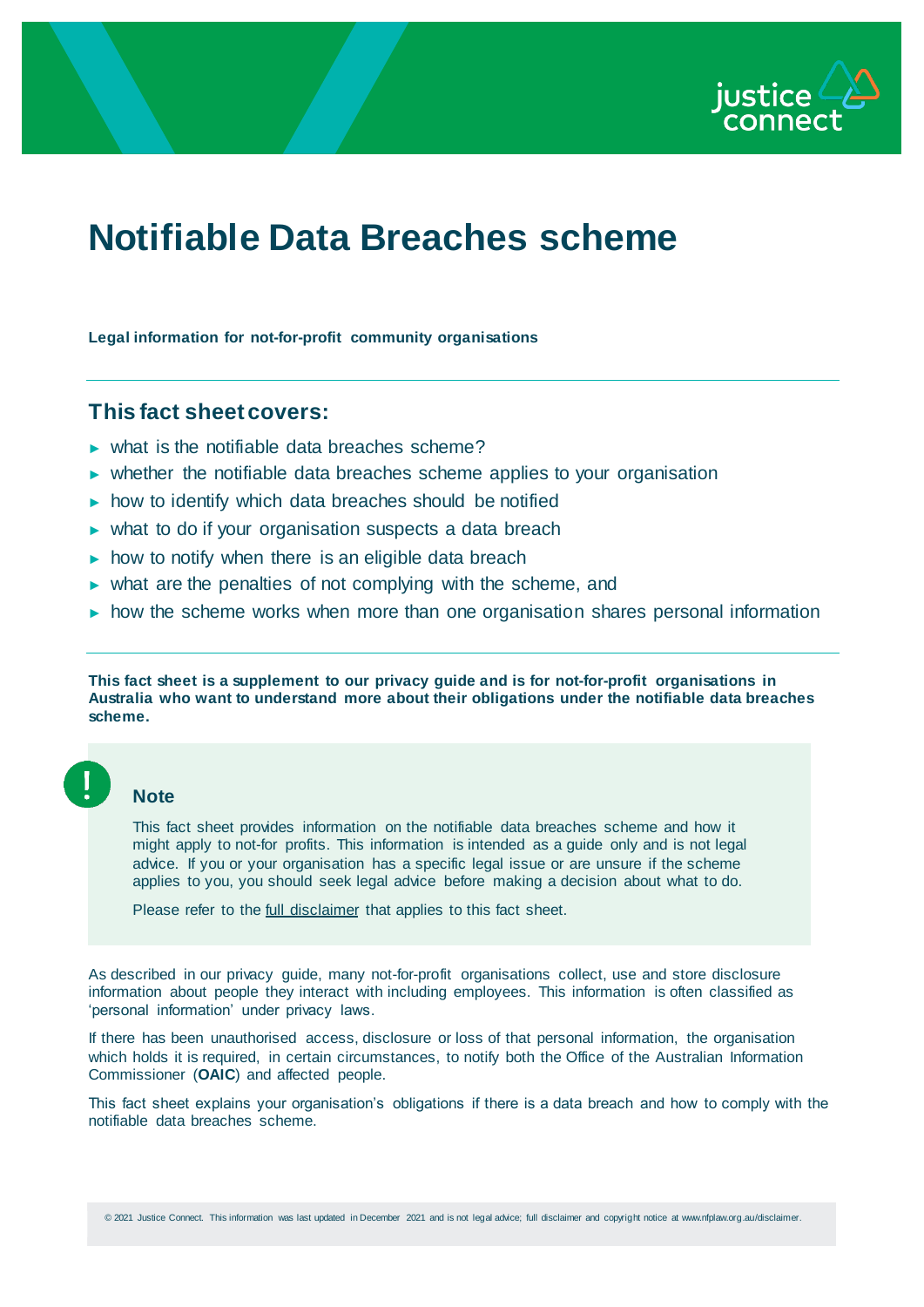# **What is the notifiable data breaches scheme?**

Since the introduction of the Australian Privacy Principles under the *Privacy Act 1988* (Cth) (**Privacy Act**), organisations must take all reasonable steps to prevent the loss, unauthorised access, modification or disclosure of personal information it holds.

The introduction of the notifiable data breaches scheme under the *Privacy Amendment (Notifiable Data Breaches) Act 2017* (Cth) (**NDB scheme**), creates a requirement for organisations who discover a data breach that is likely to cause serious harm, to notify the OAIC and affected people.

Only certain organisations are subject to the NDB scheme and only certain data breaches require notification. We discuss these concepts further in this fact sheet.

# **Organisations that must notify eligible breaches**

The NDB scheme applies to agencies and organisations which have existing obligations under APP 11 of the Privacy Act. These organisations are known as 'APP entities' and will be referred to as APP organisations in this fact sheet.

The NDB scheme also applies to organisations which hold credit reporting information, credit eligibility information and tax file numbers (**TFNs**), regardless of whether they are an APP organisation.

We set out below how to determine whether your organisation is covered by the Privacy Act, however you can find more detailed information to help you consider this in our [privacy guide.](http://www.nfplaw.org.au/privacy)

### **As a general rule, organisations subject to the NDB scheme include:**

**1. Organisations which are subject to the Privacy Act** 

Organisations which are subject to the Privacy Act generally include:

- businesses and not-for profit organisations with a turnover of more than \$3 million per financial year
- Australian Government agencies, and
- certain organisations with a turnover of less than \$3 million per financial year, including:
	- private sector health services
	- credit reporting bodies
	- credit providers
	- organisations contracted by the Commonwealth government to provide services
	- organisations that trade in personal information

### **2. Organisations which hold TFNs**

These organisations include organisations that are employers or hold TFNs of people they assist (such as organisations assisting people find employment). These are referred to as **TFN recipients**.



#### **Caution**

Determining whether the Privacy Act (and therefore the NDB scheme) applies to your organisation can be difficult. A number of the relevant considerations and exceptions are not contained in this factsheet. Please refer to [our privacy](http://www.nfplaw.org.au/privacy) guide for further guidance to determine whether your organisation is an 'APP organisation'.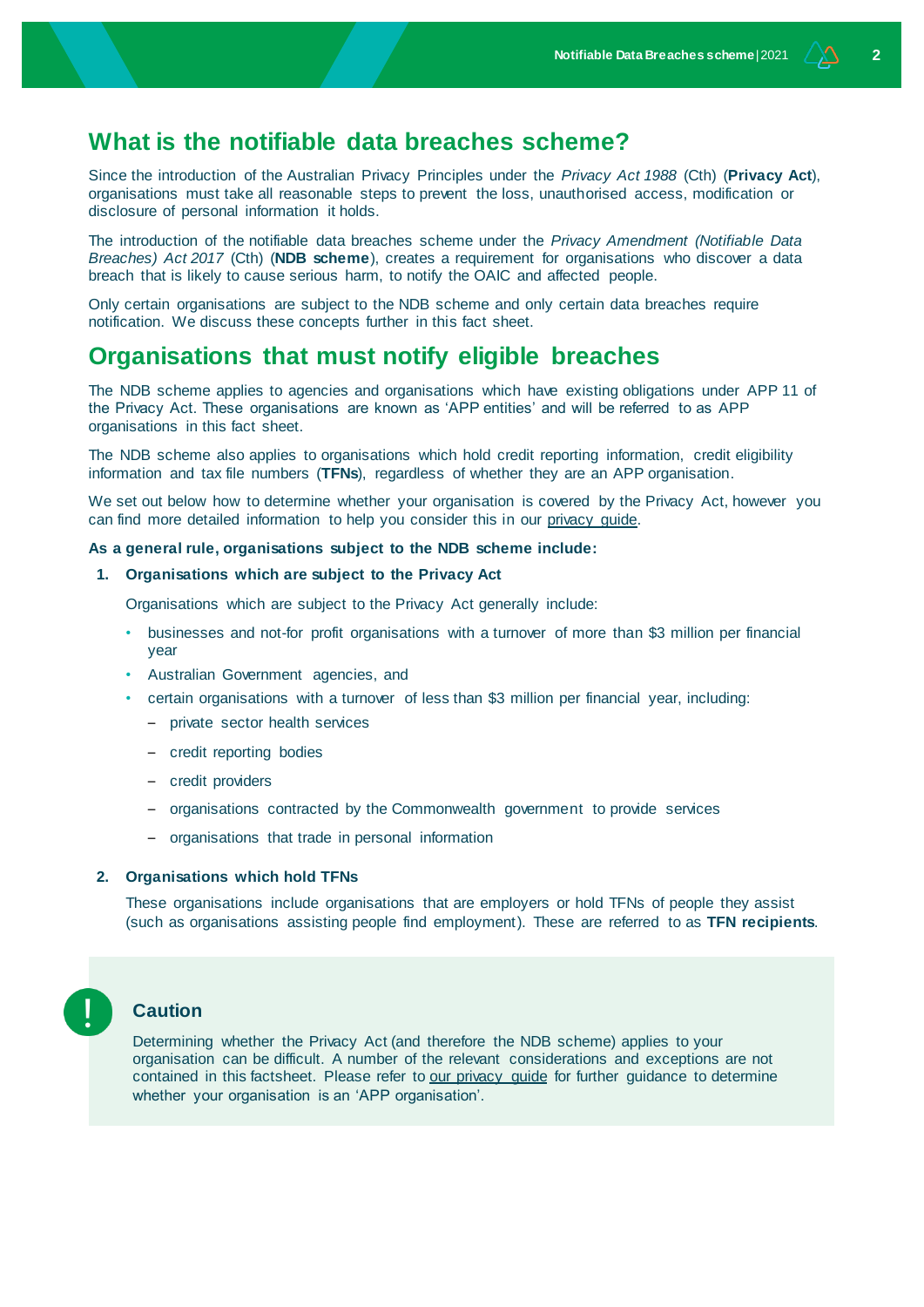# **What kind of data breaches require notification?**

An organisation must notify under the NDB scheme if it experiences (or has reasonable grounds to believe that it has experienced) a data breach in which:

- there is unauthorised access, unauthorised disclosure or loss of **personal information**,
- the data breach is likely to result in serious harm to one or more individuals affected, and
- the organisation has not been able to prevent the likely risk of serious harm with remedial action

### **Note**

**Personal information** has a special meaning in the Privacy Act. For more information on what may be considered personal information and therefore subject to the NDB scheme, please see [our privacy guide.](http://www.nfplaw.org.au/privacy)

This is described as an **eligible data breach**. An eligible data breach is one where unauthorised access, disclosure or loss of personal information occurred on or after 22 February 2018.

These points are discussed in more detail below.

For organisations who are not subject to the Privacy Act but are TFN recipients (see above), an eligible data breach occurs to the extent that TFN information is involved in the breach. For such organisations, if the unauthorised access, unauthorised disclosure or loss of information does not include TFN information then this is unlikely to be an eligible data breach and further steps may not be necessary as part of the NDB scheme. You may still want to consider further steps and seeking legal advice if your organisation discovers that TFN information, further data or other information it held has been compromised.

### **Note**

TFN information is information that connects a TFN with the identity of a particular individual. An example of this might be a document or set of data that links someone's name and date of birth to their TFN, or allows someone to be able to make that link.

### **What is unauthorised access, disclosure or loss**

**Unauthorised access** of personal information occurs when a person accesses this information and was not supposed to. This can include unauthorised access by an employee, an independent contractor or an external hacker.



### **Example**

Sandra is a volunteer at a not-for-profit which provides support to LGBTI people and is an APP organisation. The organisation retains basic information about people who have used its services such as names, addresses and telephone numbers. It restricts access to this database to certain employees only. Sandra is curious as to whether one of her friends might be LGBTI and searches the organisation's private records and finds her friend. **This is unauthorised access.**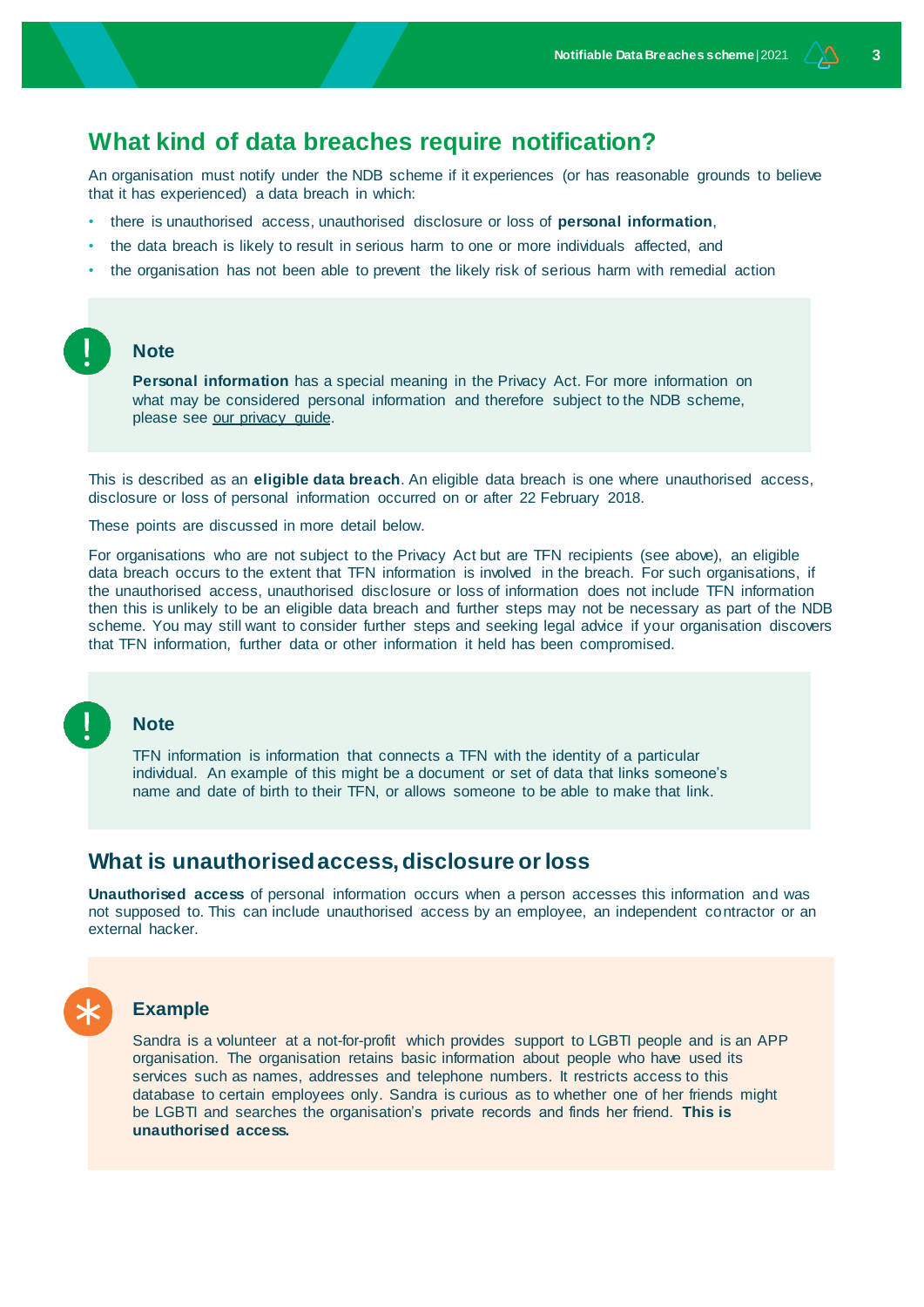**Unauthorised disclosure** of personal information occurs when an organisation makes personal information accessible or visible to others outside the organisation, whether intentionally or unintentionally.

## **Example 1**

Michael works for a large not-for-profit which provides financial assistance to Australian military veterans' families during times of crisis. Michael fields a call from a journalist asking for information in regards to a tip-off about a celebrity who has been scamming the organisation. Michael confirms the celebrity is one of his clients but refuses to provide any information about the file. Instead, Michael provides the journalist with the celebrity's contact details contained on the system. **This is unauthorised disclosure.**

### **Example 2**

Sandeep, who works for the same organisation, emails a client. She accidentally uses the wrong email address and sends the email, containing personal information about her client, to someone else. This is **unauthorised disclosure.**

### **Example 3**

Carrie-Anne is working on a private database of client's contact details and includes a link to the database on a report in a webpage which renders the data publicly accessible. This is **unauthorised disclosure.**

**Loss** refers to the accidental or inadvertent loss of personal information held by an organisation in circumstances where is it is likely to result in unauthorised access or disclosure.



## **Example**

Anthea is working over the weekend. She downloads a number of documents which contain payroll information, including employee tax file numbers and names, onto an unencrypted USB. She catches the train home, but can no longer find the USB. Anthea thinks she may have lost it on the train. **This is a loss of personal and TFN information.**

**Exceptions** may apply if the personal information which has been lost is unlikely to be able to be accessed or disclosed (more on this below).

# **When are data breaches likely to result in serious harm?**

The next step in determining whether a data breach requires notification is deciding whether it is likely to result in serious harm to one or more of the impacted individuals.

There is no special definition given to the phrase 'likely to result in serious harm' and it simply means that the risk of serious harm to a person is more probable than not. Whether or not the data breach is likely to result in serious harm is assessed from the perspective of a reasonable person in the organisation's position, who has been properly informed based on either the information immediately available or information that could be obtained following reasonable inquiries.

Serious harm could include:

- physical harm
- psychological harm
- emotional harm
- financial harm
- reputational harm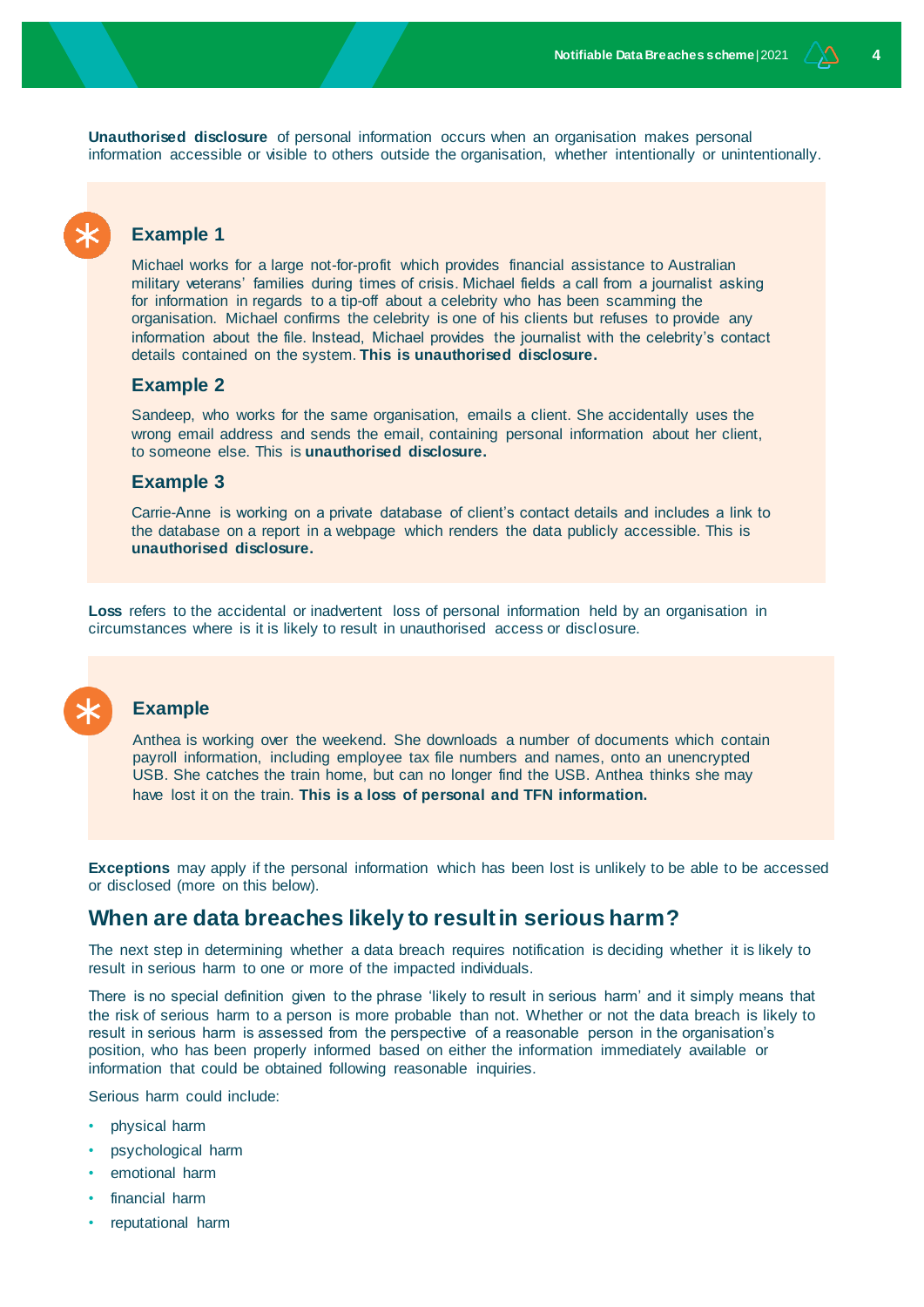The NDB Scheme provides the following non-exhaustive list of factors which should be taken into account when deciding whether a data breach is likely to result in serious harm:

| <b>Factors</b>                                                                                                                     | <b>Example of less serious breach</b>                                                                                     | <b>Example of more serious breach</b>                                                                                                                                  |
|------------------------------------------------------------------------------------------------------------------------------------|---------------------------------------------------------------------------------------------------------------------------|------------------------------------------------------------------------------------------------------------------------------------------------------------------------|
| The kinds of information involved<br>and the sensitivity of the information                                                        | Name (without other linking<br>information)                                                                               | <b>HIV</b> status<br><b>Driver licence</b><br>Credit card information<br>Multiple types of personal<br>information                                                     |
| Whether the information is protected<br>by one or more security measures<br>and the likelihood those measures<br>could be overcome | Reputable encryption by software                                                                                          | No encryption<br>Standard windows password<br>Encrypted or secured information<br>that may be overcome due to<br>knowledge or resources of actors<br>(such as hackers) |
| The persons, or the kinds of<br>persons, who have obtained, or who<br>could obtain, the information                                | Internal employee trained in safe<br>treatment of personal information<br>receives a confidential client file in<br>error | Disclosure to public<br>Access by hackers                                                                                                                              |
| The nature of the harm                                                                                                             | Information previously available<br>publically                                                                            | Identity theft<br><b>Financial loss</b><br><b>Physical safety</b><br>Reputational damage<br>Humiliation                                                                |

Organisations should assess the risk holistically, having regard to the consequences for the people whose personal information were part of the data breach and the likelihood of harm occurring.

An organisation is not expected to contact individuals who have been affected by a data breach to find out their personal circumstances before deciding whether there has been or likely will be 'serious harm'.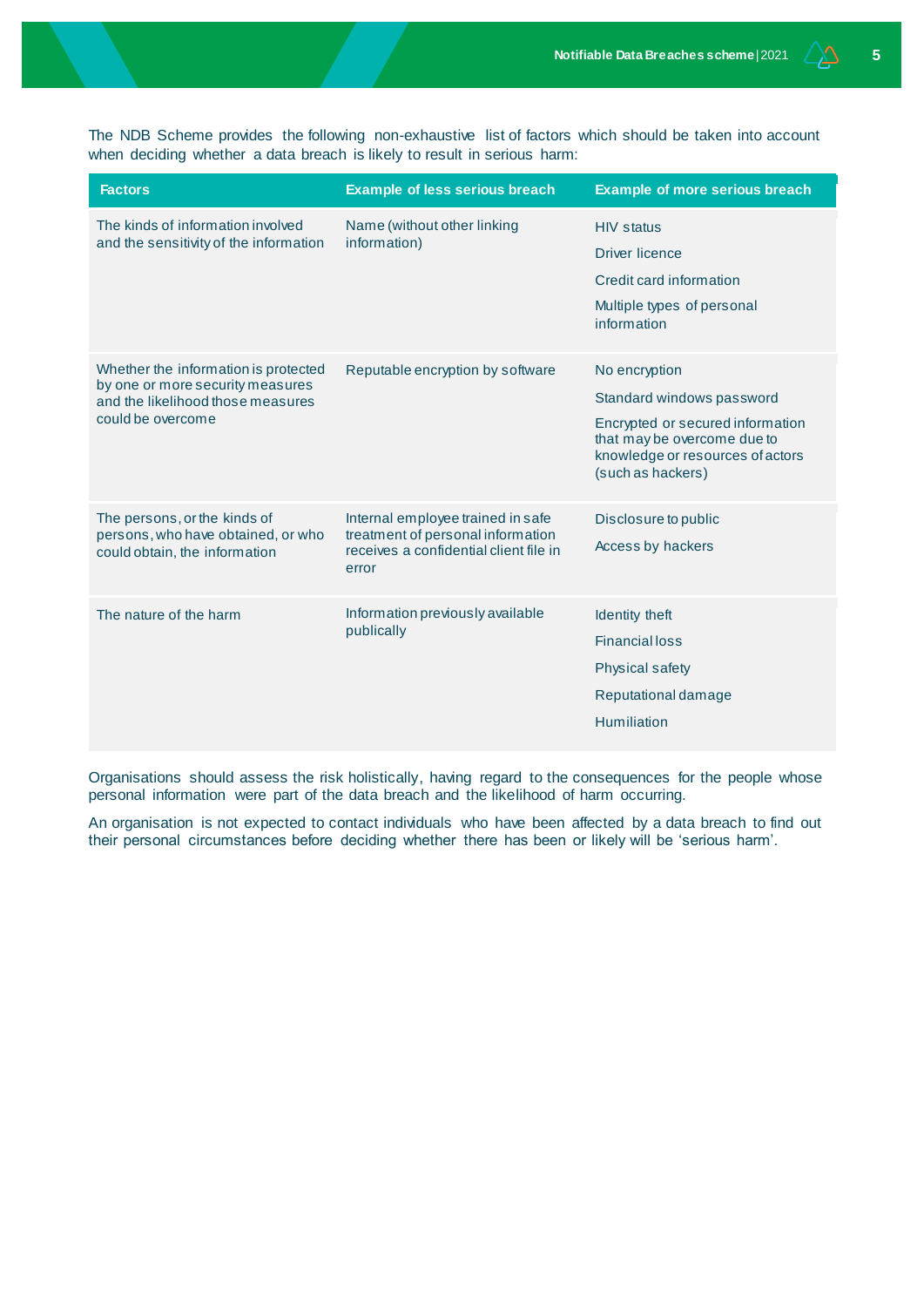## **harm'** • **Which people have had their personal data affected?**

The severity of harm can differ between two people with the same personal information released. Organisations should consider whether any of the personal information that is part of the breach belongs to vulnerable people. For example, a simple list of names and addresses might not in itself result in serious harm, however if there are names of people who may be targeted or are otherwise vulnerable, the risk of serious harm is increased.

**Things to consider when deciding whether the breach will 'likely result in serious** 

#### • **How many people are involved?**

The more people affected by a breach, the greater the likelihood that one or more of them will experience serious harm. If the breach involves a very large number of people, organisations should assume the serious harm threshold is met unless the specific circumstances do not support that conclusion.

### • **What kind of information can be determined about the people affected?**

Organisations should consider what kind of information can be determined by the data breach. If it links a person with a sensitive product or service, such as for example HIV treatment, it will increase the risk that serious harm has occurred. Organisations should also consider the breadth of information that has been made available – the more pieces of identifiable personal information that have been disclosed the more likely it is that there has been an eligible data breach.

### • **Is the personal information adequately encrypted, anonymised, or otherwise not easily accessible?**

If the personal information is remotely deleted before an unauthorised person could access the information, or if the information is encrypted to a high standard making unauthorised access or disclosure unlikely, then it's unlikely there is an eligible data breach.

#### • **How long ago did the breach occur?**

The length of time between a data breach and an organisation's discovery of the data breach is another consideration. The longer this period of time is, the greater the likelihood that the information has been misused or accessed in a way that will cause serious harm.

Also consider how readily the information was discernible  $-$  if it was disclosed through a webpage, was it linked to from other pages for periods of time, or did the page rank prominently in search engines?

#### • **Who has or may gain access to the personal information?**

Organisations should consider who is or may be the recipient of the personal information. If, for example, the data breach appears to target specific information about a person, there is a greater potential the information is going to be used for malicious purposes and therefore a higher likelihood that serious harms will result.

# **Exception – remedial action**

Organisations may not need to notify if they take positive steps to address a data breach in a timely manner.

To avoid the need to notify, the remedial actions need to be effective enough so that the organisation believes that the data breach will no longer likely result in serious harm.

If the remedial action only prevents the likelihood of serious harm to some people in a larger group of people whose personal information has been compromised, the organisation still needs to notify the affected people who are likely to experience serious harm.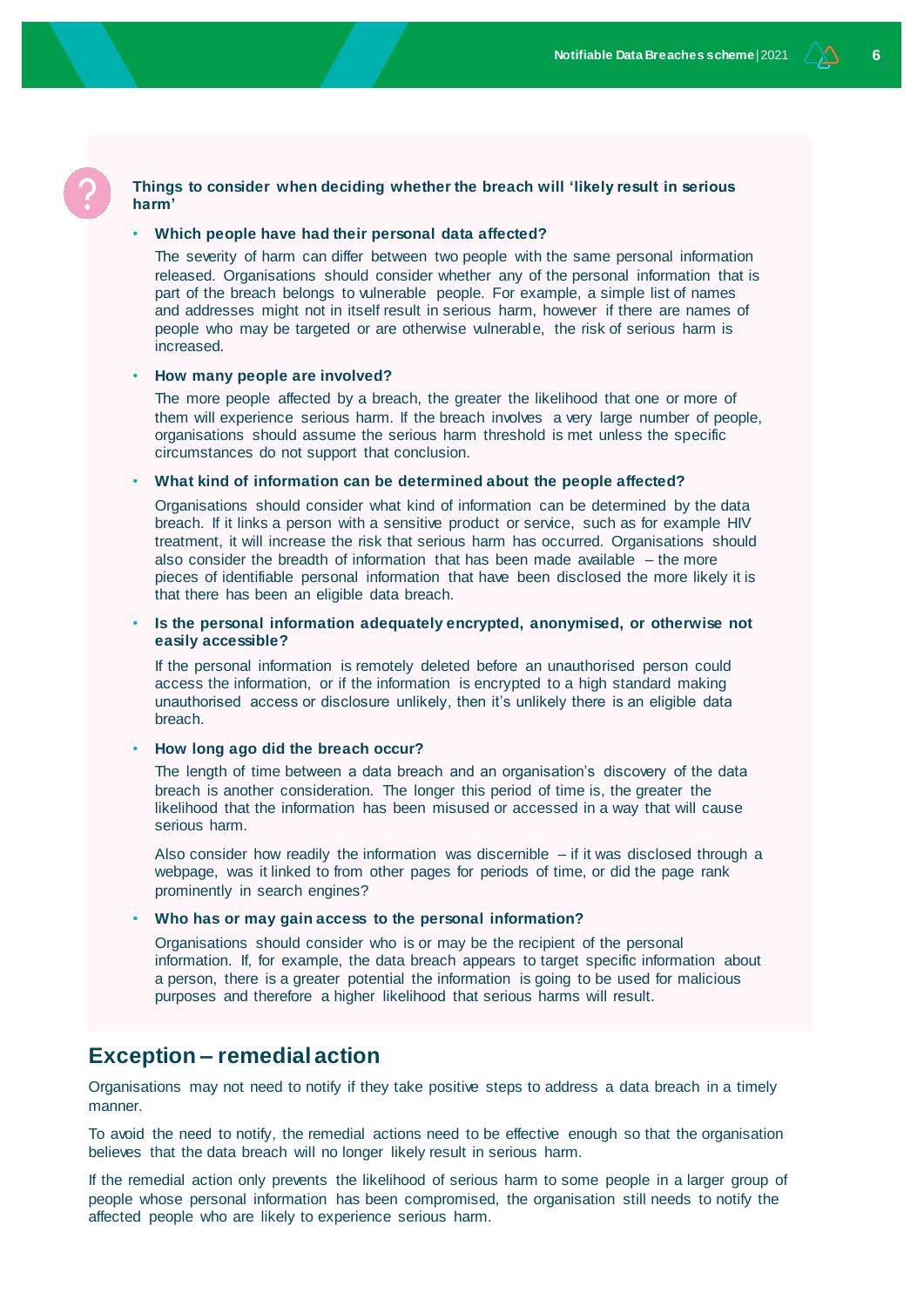# **Example 1**

While cycling to work, Fernando's smartphone falls out of his pocket. The smartphone is pin protected. On arrival at work, Fernando requests his company's IT staff to remotely delete the information on the smartphone. The IT staff are confident that the contents are deleted and the phone could not have been accessed during the short period.

### **Example 2**

While updating the company website, Madeleine unintentionally makes a resource with people's personal information public. As soon as she realises what has happened she makes the webpage private, ensures that the information isn't displayed publicly elsewhere on the website and clears the website cache so the updated webpage is displayed to online visitors. Madeleine believes that serious harm is not likely to occur and discloses the situation to her supervisor for assessment.

# **Assessing suspected data breaches**

### **When should an assessment take place?**

If an organisation is aware that there are reasonable grounds to suspect there may have been a data breach, the organisation must quickly assess the situation to determine whether or not the breach is an eligible breach.

### **How long can an assessment take?**

The assessment of the suspected data breach must be prompt and occur no later than 30 calendar days from the date of suspicion. The organisation should not unreasonably delay its investigations, for instance, by waiting for board approval or executive discussion. The 30 days should be treated as a maximum period of time and organisations should aim for as short a time frame as possible.

An organisation should ensure that it can explain that it has taken reasonable steps to conduct an assessment within the timeframe expected by the OAIC. In the event that an organisation can't complete an assessment within 30 calendar days, it's prudent to document the reasons why.

### **How is an assessment done?**

There are no specific legal requirements of the steps an organisation must take in relation to an assessment. However, the guidance from the OAIC suggests a 3 stage process:

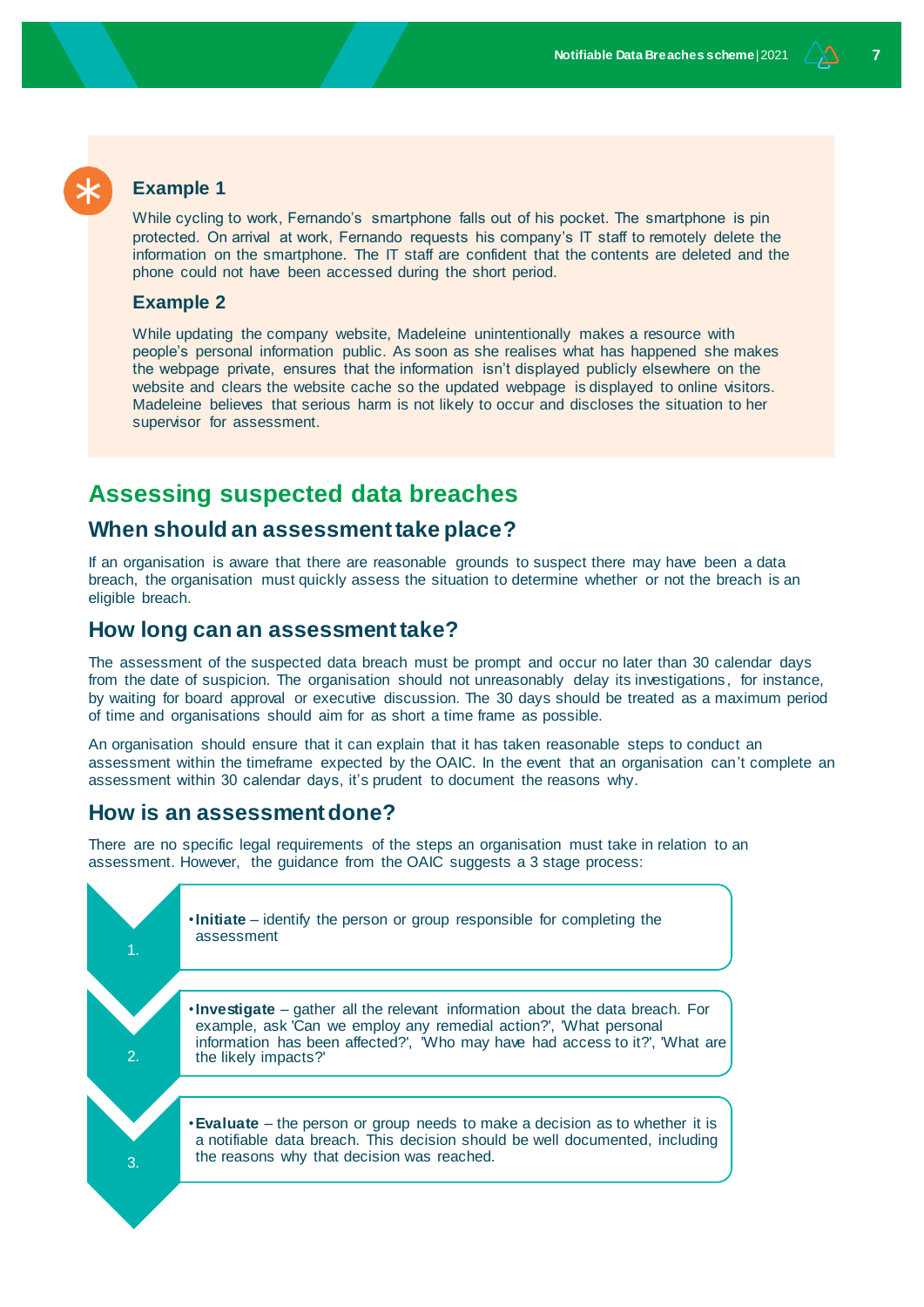# **Data breach response plan**

The OAIC expects organisations to have practices, procedures, and systems in place to comply with their information security obligations under APP 11, enabling suspected breaches to be promptly identified, reported to relevant personnel, and assessed if necessary. A data breach response plan is a document that clearly sets out the steps to take and the people responsible for responding to a suspected or actual data breach.



### **Related resource**

The OAIC has published a guide ['Data breach preparation and response'](https://www.oaic.gov.au/privacy/guidance-and-advice/data-breach-preparation-and-response/) — this is a guide to managing data breaches in accordance with the Privacy Act 1988.

The guide includes information about preparing a data breach response plan, assessing a suspected notifiable data breach and responding to a data breach.

# **Notification**

# **Who, what and how does notification occur?**

If an organisation reasonably believes an **eligible data breach** has occurred, the organisation must:



A notification statement is published on [the OAIC website.](https://forms.business.gov.au/smartforms/servlet/SmartForm.html?formCode=OAIC-NDB)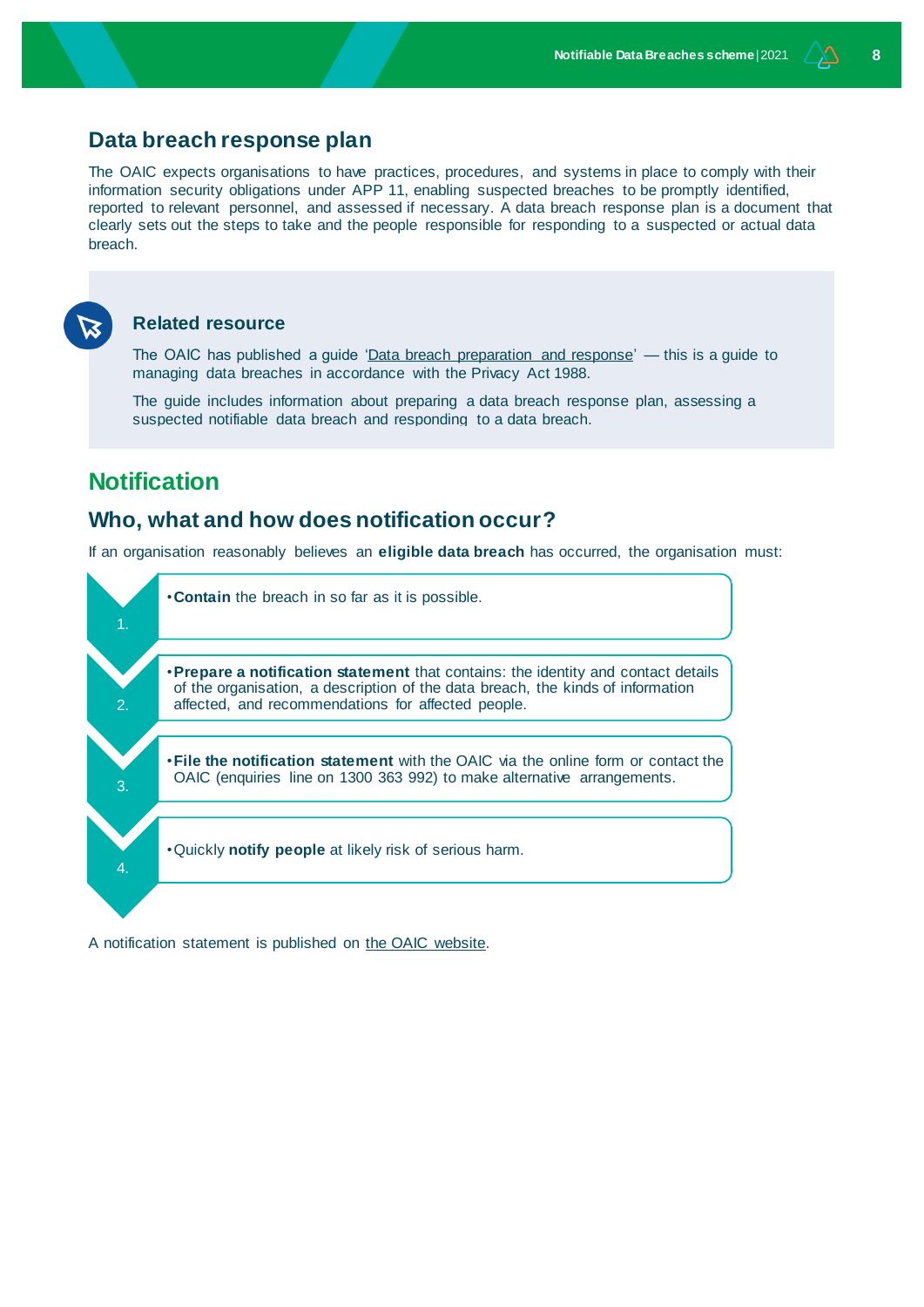### **Preparing the notification statement**

### **An organisation is free to customise its notification statement as long as it contains the following information:**

#### **The identity and contact details of the organisation**

If an organisation is known by a name other than its company name (for example, a trading name), the organisation should use the name most recognisable to the people impacted by the data breach. Depending on the circumstances of the data breach, contact details could include a specialised email address or dedicated phone line.

#### **A description of the data breach**

The description should be sufficient to allow affected people to properly assess the possible consequences of the data breach for them, and therefore allow them to take steps to mitigate the harm.

This type of information may include:

- the dates when the personal information was compromised, accessed or disclosed
- the date when the organisation detected the data breach
- the circumstances of the data breach (such as whether there is a known cause for the breach)
- who has likely obtained the personal information (this can be general such as 'an external third party' or 'former employee.'\*), and
- relevant information the organisation has taken to contain or remediate the breach

\* The OAIC doesn't expect entities to identify specific individuals who have accessed the personal information unless this has particular relevance to the steps the reporting organisation recommends affected individuals take in response (for instance, in regards to the accidental disclosure of information in a domestic violence situation)

#### **The kind of information compromised**

The statement should include the type of personal information which likely has been accessed, for example, peoples' names, addresses and telephone numbers. The organisation should clearly state if sensitive information, government related identifiers or financial information are involved in the breach, for example, health information, passport numbers or credit card details.

### **Steps the organisation recommends that affected people take**

The organisation must make practical recommendations as to what the people should do in response to the breach to mitigate the harm.

Recommendations should reflect the circumstances of the breach and the kind of information compromised. For example, if credit card details have been compromised, recommending that people contact their financial institutions to cancel those cards and be issued with new ones. If an organisation is unaware of what advice to provide, it should seek assistance from specialists when preparing this section. In limited circumstances and only after following consultation with a specialist, the advice may be that no steps are required.

#### **Organisations must ensure that they don't disclose personal information about any affected person in the process of notification.**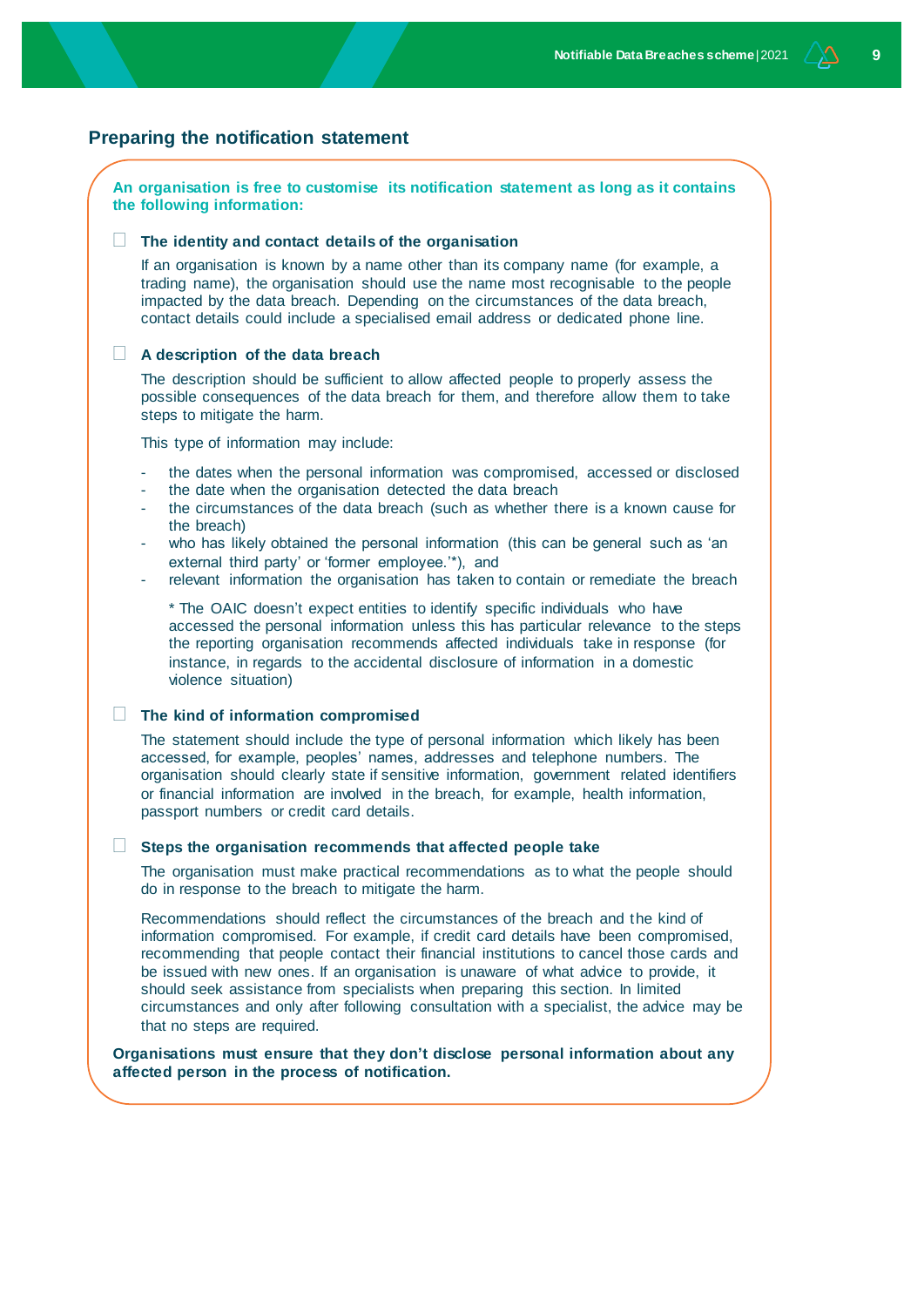### **Related resource**

You can notify the OAIC of an eligible data breach using their [online form.](https://forms.business.gov.au/smartforms/landing.htm?formCode=OAIC-NDB)

### **Notifying people**

The NDB scheme requires organisations to notify people as soon as practicable after completing the statement prepared for notifying the OAIC. As appropriate and expeditious, it can notify the people before or at the same time as the OAIC, as long as it contains all the required information. Reporting organisations are required to notify both individuals affected and the OAIC.

When the organisation is deciding which method or combination of methods to undertake it can consider the cost, time and effort it will have to spend, in light of the particular circumstances and capacities of the organisation. The OAIC has an expectation that notification occurs expeditiously in all circumstances unless cost, time and effort are excessively prohibitive.

The NDB scheme provides **3 options** for notifying individuals at risk of serious harm set out below.

#### **Option 1 – notify all individuals**

If an organisation considers that the data breach will result in serious harm to one or more people but can't assess which people are at risk, it should notify all affected people.

An organisation can use any method or combination of methods to notify a person (see the tip below), as long as it has taken all reasonable steps. The organisation should assess the likelihood that the affected people to be notified will become aware of and understand the notification and weigh this against the resources involved in undertaking the notification.

### **Tip**

Some examples for possible methods of notification include telephone call, SMS, post, inperson meeting, social media post, newspaper advertisement, or email.

Organisations can also notify people through their usual method of communication, which may be an intermediary if applicable.

### **Option 2 – only notify people at risk of serious harm**

An organisation must take all reasonable steps in the circumstances to notify affected people. If the organisation can identify which specific people are at risk of serious harm, it has the option of only notifying those people.

Notifying only people at risk of serious harm has the additional benefit of reduced costs and decreased notification fatigue among members of the public. The organisation should be confident however that it is able to identify all affected people.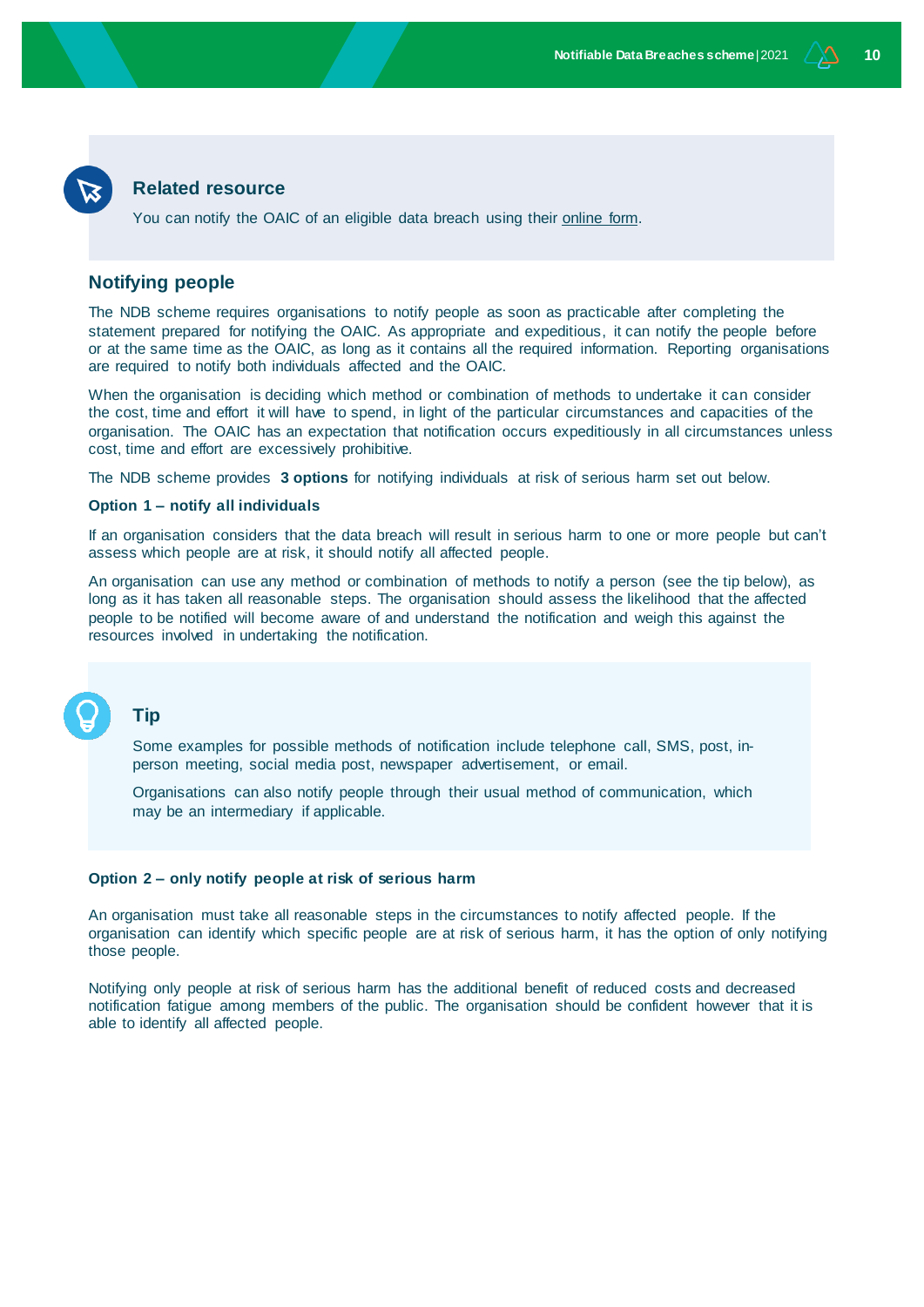# **Example**

A website compromised for two days allowed a hacker to obtain all information, including credit card information, entered into the website during the two days. Following a comprehensive risk assessment, the organisation considers that only customers which logged into their account within those two days are at serious risk and no other personal information has been accessed. The organisation is only required to notify those people that logged in during the time the website was compromised, being the people it considers to be at likely risk of serious harm.

### **Option 3 – publish notification**

This option is only available if it's not practicable for the organisation to complete the notifications described above. In that scenario, the organisation must publish a copy of the statement provided to the OAIC (discussed earlier in this fact sheet) on its website (if it has one), other or further digital outlets as appropriate and take reasonable steps to publicise the contents of the statement.

The notification should be clearly displayed in a prominent location on the organisation's website with the ability to be caught by search engines. An alternative to this method suggested by the OAIC is to take out a print or online advertisement in a publication or on a website the organisation considers reas onably likely to reach people at risk of serious harm. The purpose of the notification is to relay the information to as many affected people as possible.



### **Note**

As the organisation is required to take reasonable, active steps to publicise the copy of the statement, it may be in breach of the NDB scheme if it merely uploads it to its website without anything more.

Sometimes more than one step will be required to try to reach those who may be impacted by the breach, such as in the case where contact details for individuals are outdated or more than likely outdated. The Privacy Act does not specify a time for which the statement must remain publically available, although the OAIC has provided some guidance that it expects the publication to exist for at least six months.

# **Penalties for not complying**

If an organisation fails to comply with the NDB scheme, the OAIC has a range of powers to seek damages (financial penalties) to be awarded or require action to be taken, such as:

| <b>Power</b>                                                                       | <b>Example</b>                                                                                                                                              |
|------------------------------------------------------------------------------------|-------------------------------------------------------------------------------------------------------------------------------------------------------------|
| Applying to a court for a civil penalty order<br>for a breach of a civil provision | Court can order a civil penalty of up to \$2.1 million if the failure to<br>notify is a serious or repeated interference with the privacy of<br>individuals |
| Accept an enforceable undertaking and                                              | Organisation agrees to apologise and to implement a compliance                                                                                              |
| bring proceedings to enforce a                                                     | program in lieu of other civil action. OAIC can go to Court to enforce                                                                                      |
| determination                                                                      | that undertaking.                                                                                                                                           |
| Direct an organisation prepare a notification                                      | If the OAIC finds out about a data breach externally it can direct an                                                                                       |
| statement and notify as soon as practicable                                        | organisation to comply with the NDB Scheme                                                                                                                  |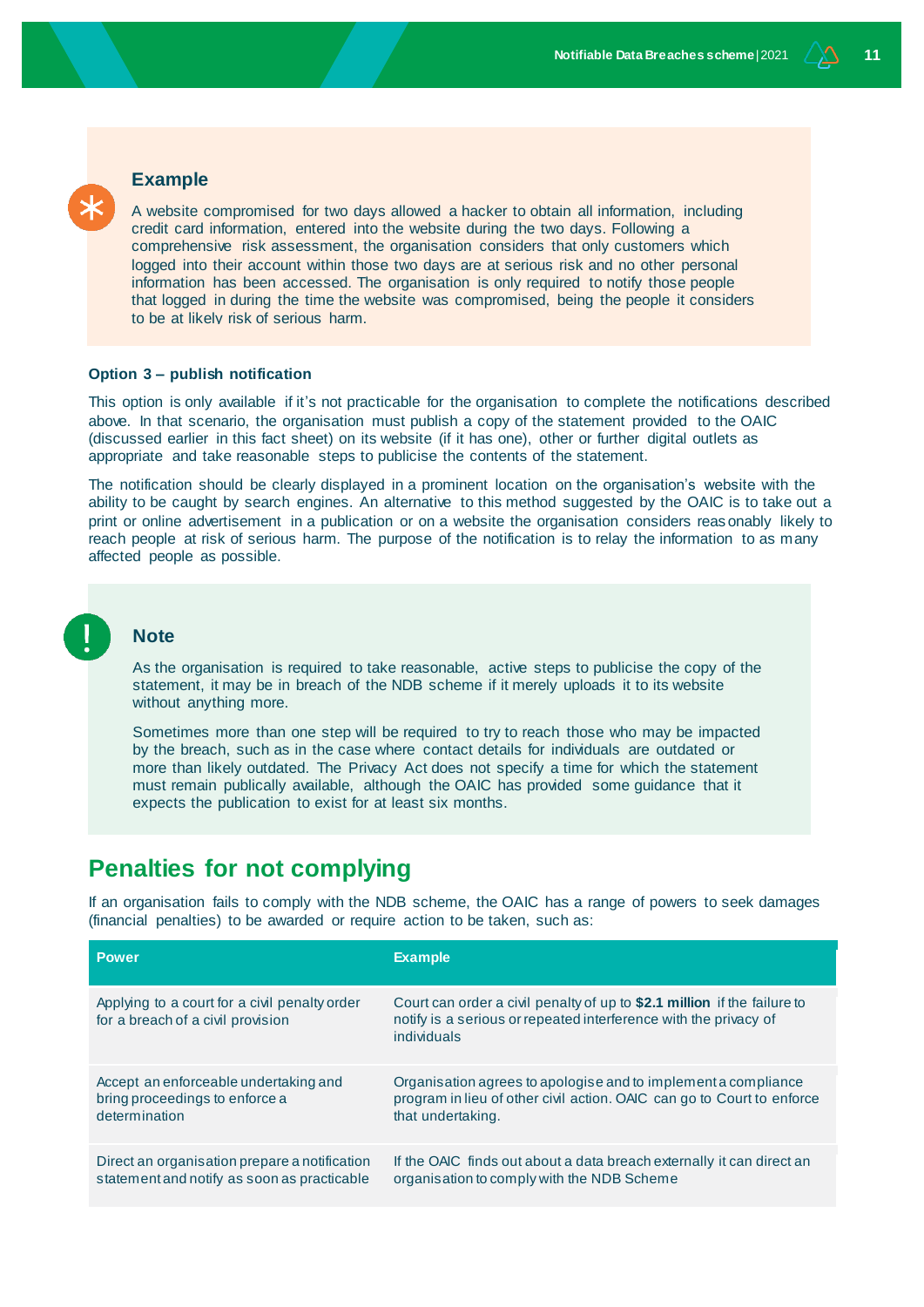Seek an injunction to prevent ongoing activity or a recurrence

Apply to the Court for an order preventing an organisation from running a website whilst it is compromised or until adequate security measures are in place

### **Caution**

Even if an organisation completely complies with the NDB scheme, it may still be liable for civil penalties if it is found that the organisation has breached other provisions of the Privacy Act. Please refer to our privacy quide for more details.



### **Note**

Before directing an organisation to notify affected individuals, the OAIC must invite the organisation to make a submission within a specified period in which the organisation can raise information and put forward recommendations as to next steps.



#### **Example**

In 2017 there was an unintentional data breach involving an Australian Blood Service. The organisation engaged in an enforceable undertaking and promised to review newly implemented measures. The OAIC did not impose penalties, concluding that the Blood Service responded quickly, effectively and worked swiftly to implement steps to mitigate against future data breaches. Following the investigation the OAIC further concluded that the community can have confidence in the Blood Services' commitment to the security of personal information.

# **Data breaches involving more than one organisation**

Organisations may hold personal information jointly with other organisations. If there is unauthorised access or disclosure of that personal information, both organisations will have an eligible data breach.

Common examples where two or more organisations may share the same person information include: IT vendor agreements, outsourcing agreements, commonwealth contracts, and joint ventures or shared service agreement.

# **Responding to data breaches of jointly held information**

If the data breach solely relates to jointly held personal information between two or more organisations, the suspected breach needs to be assessed and, if it is an eligible data breach, only one organisation needs to comply with the notification requirements of the NDB scheme on behalf of the group.

If one entity has assessed the suspected breach, the other entities are not also required to do so, but this doesn't mean the other organisations can't make their own assessments. Even if organisations determine that another entity is or will appropriately execute the reporting requirements to the OAIC and individuals affected, they should secure a written statement from the reporting organisation regarding the eligible data breach.

Only one organisation is required to prepare a statement for the OAIC and notify individuals. That organisation may, if it decides to do so, include details as to the identity, contact details and information regarding the relationship with the other organisations in the statement and information provided to the OAIC and affected individuals. This will depend on the circumstances, the relationships between the entities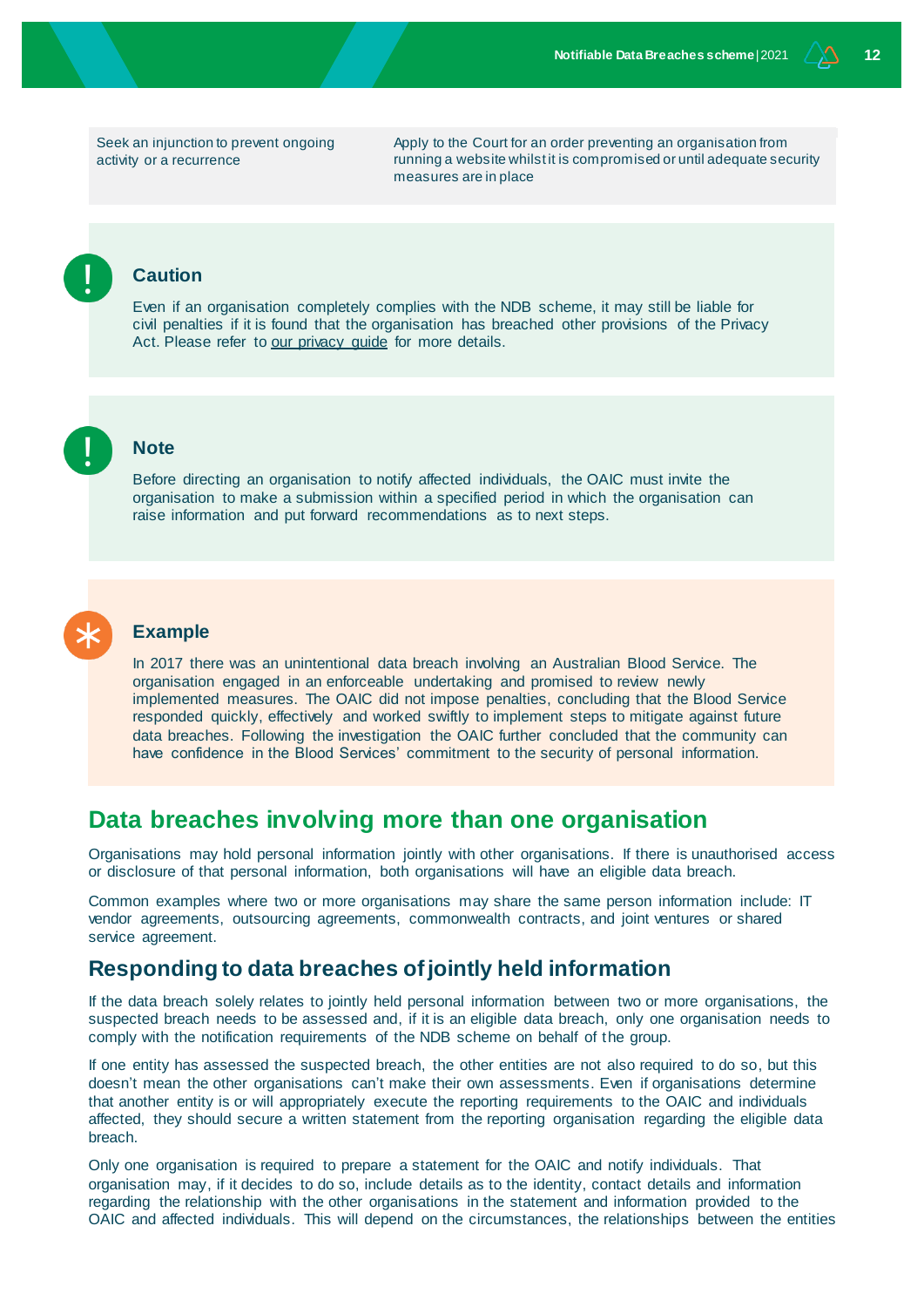and extent to which it is useful to provide this information. It may in certain circumstances where it is not necessary to disclose the identity of the other organisations still be useful and relevant to describe the nature of the relationship between the different organisations in the description of the data breach, including potentially in circumstances where the individuals affected don't have a relationship with the other entities.

The organisations are responsible for deciding who is responsible for notification. If none of the organisations notify, then each organisation may be found to have breached the requirements of the NDB scheme.

In general, compliance by one entity will also be taken as compliance by each of the relevant entities. As a general principle the OAIC suggests that the entity with the most direct relationship with the individuals affected should action the notification.

# **Who has responsibility for compliance (and costs)**

The NDB scheme doesn't provide any specification as to which organisation is required to conduct the assessment or notify individuals and the OAIC about an eligible breach. It's therefore up to the organisations to quickly reach an agreement based on their particular arrangement and potentially, which organisation is more at fault for the breach.

Going forward, organisations may wish to agree on who is responsible for compliance with the NDB scheme, including assessment and notification requirements together with related procedures, before entering into arrangements in which personal information is jointly held. While not a legal requirement, the OAIC has suggested that the organisation with the most direct relationship with the people at risk of serious harm may be best placed to notify.

### **Note – organisations without physical or electronic copies of personal information**

Data breach notification obligations apply to an organisation that holds physical or electronic personal information.

An organisation holds personal information if the organisation has possession or control of a record that contains the personal information. This can include cloud service providers that possess records.

This applies where the organisation has the right or power to deal with the personal information, even if the organisation does not physically possess or own the physical or electronic records of the personal information.

If an organisation has outsourced the storage of personal information to a third party but retains the right to access or amend the information, that organisation still 'holds' the personal information and has a responsibility to assess prospective eligible data breaches and ensure notification and compliance following any eligible breach under the NDB scheme.